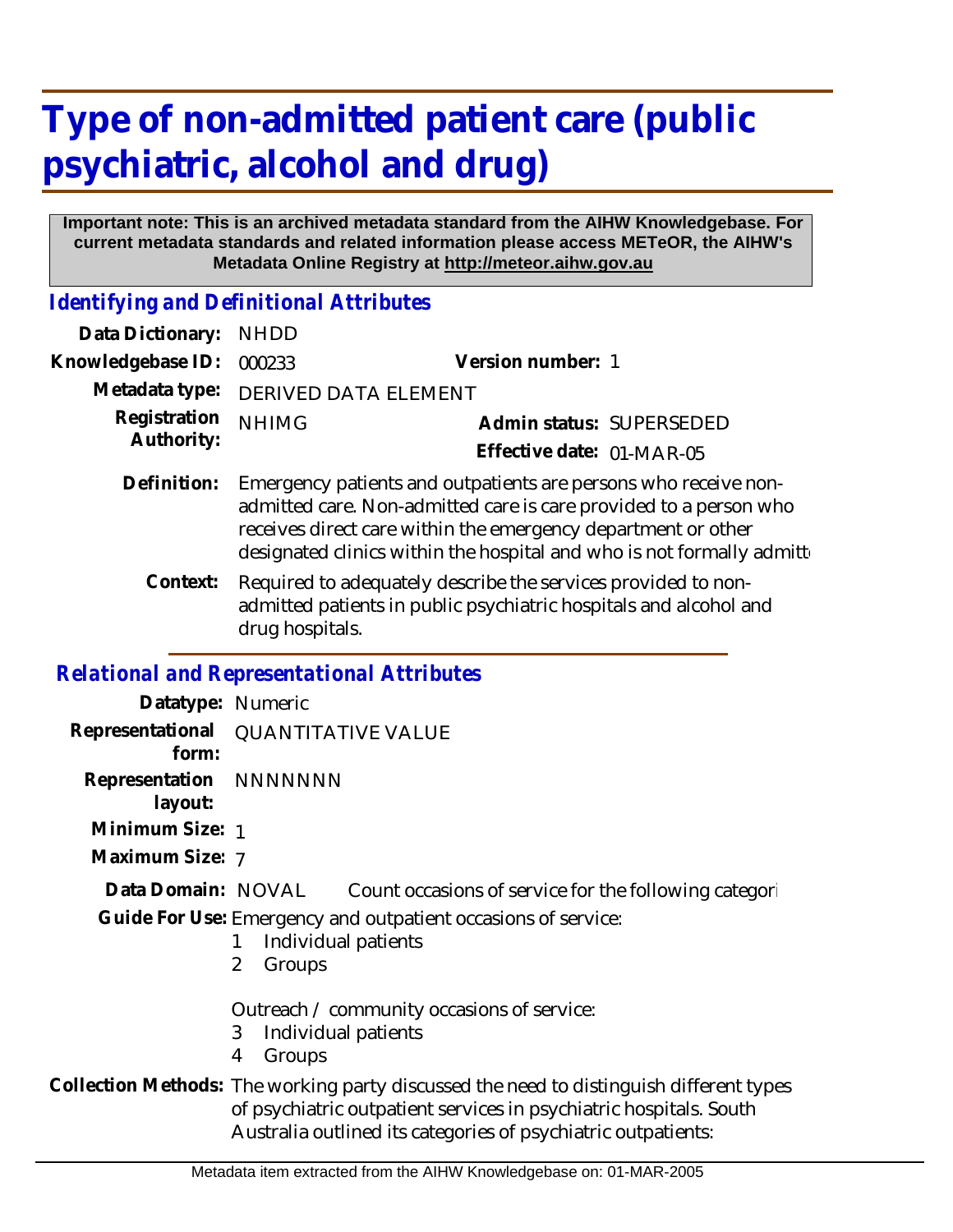-day patients (not admitted but are day program patients) -outpatients (typically 20 minutes consultation) -community/outreach (outreach services provided by staff off the hospital site, including community health service provided off-site and domiciliary care) and -casualty patients (designated casualty area, mirroring usual

hospital set up).

These categories also applied to mental health clinics in South Australia. The working party agreed that the South Australian categories were useful, but that outpatient and casualty categories should be collapsed as there was a boundary problem between these two categories.

The working party initially recommended the following categories for activity data for outpatient services at establishment level:

- day program patients
- emergency and other outpatients
- outreach/community

The first two of the above categories cover all outpatients treated on the hospital site, the latter covers outreach services provided by the staff off the hospital site. It includes community health services provided by hospital staff off-site.

The working party then discussed the unit of counting for activity data. The Psychiatric Working Party reviewed the recommendation of the Inpatient/Non-inpatient Working Party that occasions of service should be the appropriate unit of counting. The following points were raised:

- The method of counting the number of group sessions in a psychiatric setting was difficult because a day patient is always a group patient. Also, groups would have a mixture of inpatients and outpatients.

- Counting occasions of service for a day patient was difficult because a patient could have up to eight treatment encounters in one day.

- From a client perspective, groups should be ignored and information should be collected on every individual.

- Queensland counted the number of days on which contact is made, irrespective of intensity of service.

- It was suggested that occasions of service (or individuals) be counted but that the information should be divided into one-onone sessions or group sessions, for resource implications.

- Some members thought that, in terms of resources, groups of staff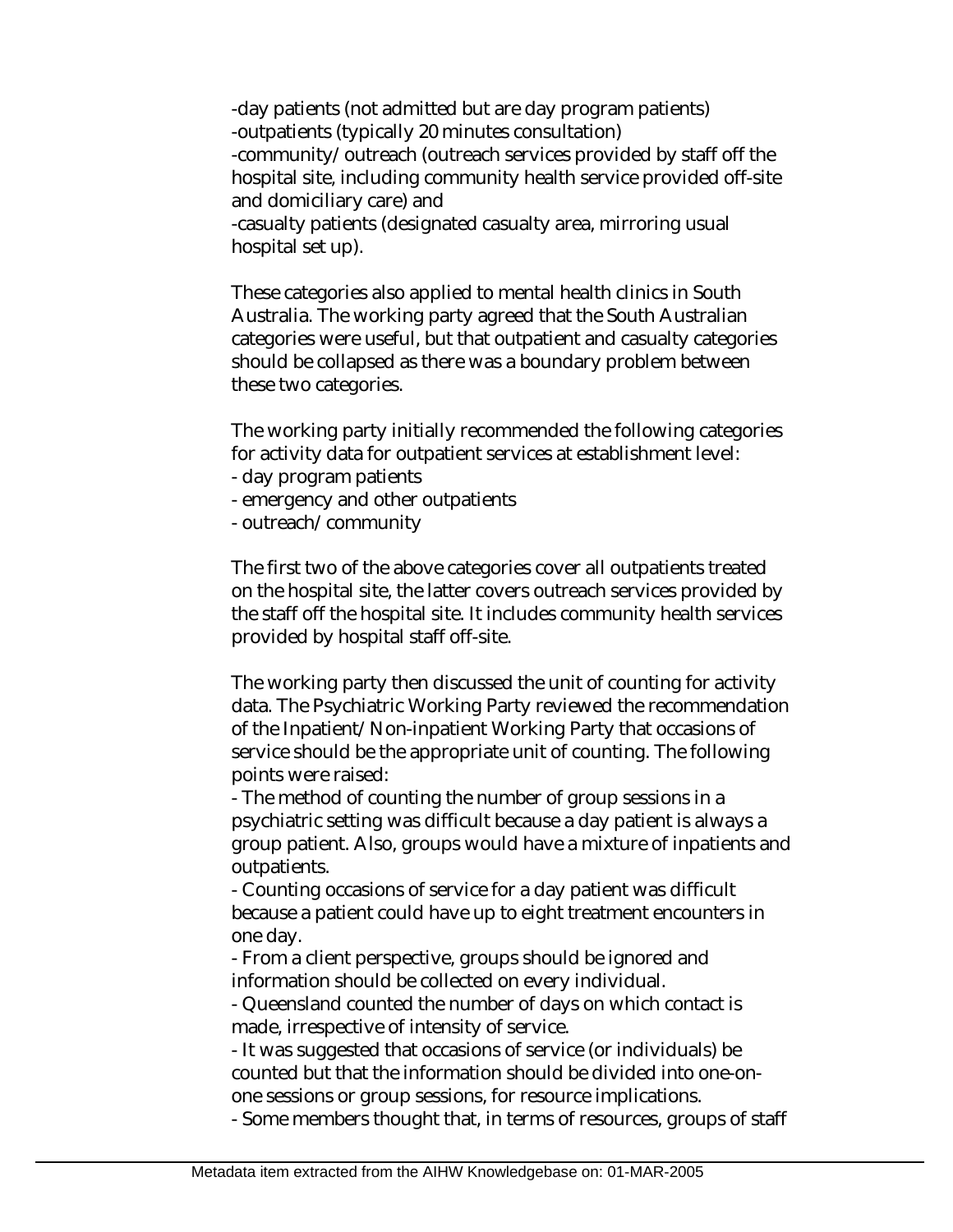and type of provider were more important than number of clients. - Victoria proposed a bare-bones approach, and recommended that only occasions of service be counted. All the other points raised were important dimensions, but Victoria felt that to do justice to them, it would be necessary to include community services, phone consultations and so on, which was not feasible at this stage.

- The Psychiatric Working Party foreshadowed the need to categorise outpatients further into child, adult and other. It was generally agreed that while this aspect would be worthwhile flagging in a policy statement, it was not necessary to consider it at this stage.

- The Psychiatric Working Party also agreed that occasions of service was the preferred counting unit for non-admitted patient activity data. It was noted that the acute sector had opted for this unit.

- The Psychiatric Working Party recommended that a family was to be counted as one occasion of service (individual session) not as a group, and that a family unit was to be determined as a group of people which identified themselves as such.

The Psychiatric Working Party agreed that the unit of counting of services should be as follows:

- day program attendances
- other outpatient occasions of service
- outreach occasions of service.

Day program patients should be counted as number of attendances to a day program (patient days). Day program patient occasions of service with other staff should be counted separately as other outpatient occasions of service.

## *Administrative Attributes*

**Source Document:**

**Source Organisation:** National minimum data set working parties

Comment: In general, establishments other than acute hospitals provide a much more limited range of services for non-admitted patients and outreach/community patients/clients. Therefore, disaggregation by type of non-admitted patient care is not relevant to psychiatric and alcohol/drug hospitals.

## *Data Element Links*

#### *Information Model Entities linked to this Data Element*

NHIM Performance indicator